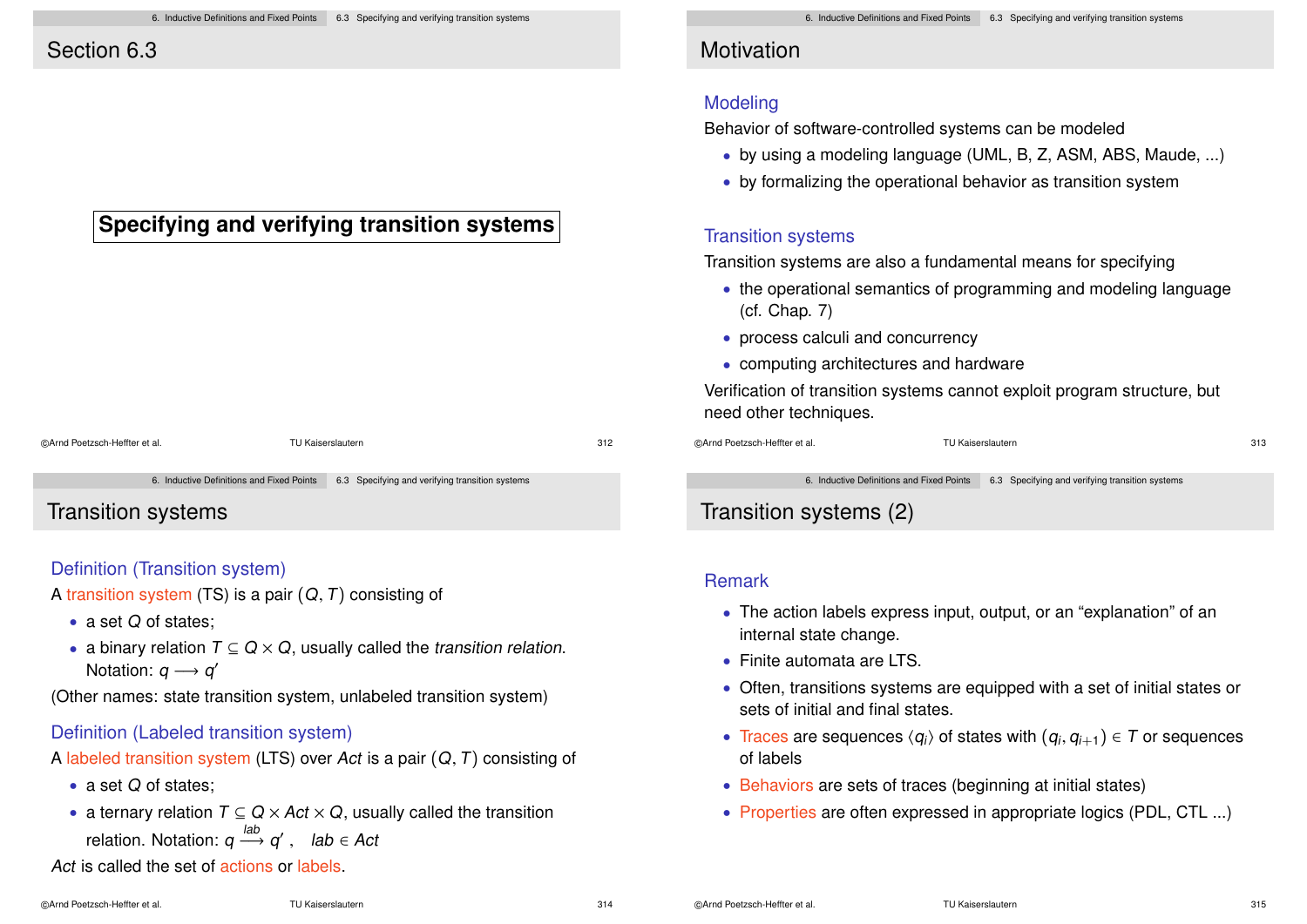### Transition systems (3)

#### Lemma

Every LTS  $(Q,T)$  over Act can be expressed by a TS  $(Q',T')$  such that there is a mapping

$$
rep :: Q \times Act \Rightarrow Q'
$$

with

$$
q_1 \stackrel{lab}{\longrightarrow} q_2 \in T \iff \exists lab. \text{ rep}(q_1, lab) \longrightarrow \text{rep}(q_2, lab) \in T
$$

(Proof is a left as an exercise)

## Modeling: Case study Elevator control system

#### **Requirements**

#### Design the control for an elevator serving 3 floors such that:

- Model:
	- $\blacktriangleright$  Elevator has for each floor one button which, if pressed, causes it to visit that floor. Button is cancelled when the elevator visits the floor.
	- $\triangleright$  Each floor has a button to request the elevator. Button is cancelled when elevator visits the floor.
	- $\blacktriangleright$  The elevator remains in the middle floor if no requests are pending.
- Properties:
	- $\blacktriangleright$  All requests for floors from the elevator must be serviced eventually.
	- $\blacktriangleright$  All requests from floors must be serviced eventually.

| @Arnd Poetzsch-Heffter et al.                                       | TU Kaiserslautern                               | 316 | @Arnd Poetzsch-Heffter et al.       | <b>TU Kaiserslautern</b>                  |                                                                                                                         | 317 |  |
|---------------------------------------------------------------------|-------------------------------------------------|-----|-------------------------------------|-------------------------------------------|-------------------------------------------------------------------------------------------------------------------------|-----|--|
| 6. Inductive Definitions and Fixed Points                           | 6.3 Specifying and verifying transition systems |     |                                     | 6. Inductive Definitions and Fixed Points | 6.3 Specifying and verifying transition systems                                                                         |     |  |
| Modeling approach and motivation                                    |                                                 |     | Datatypes for facts and actions     |                                           |                                                                                                                         |     |  |
|                                                                     |                                                 |     |                                     |                                           |                                                                                                                         |     |  |
|                                                                     |                                                 |     | datatype $floor = F0$   $F1$   $F2$ |                                           | (* three floors *)                                                                                                      |     |  |
| • Direct modeling as a transition system:                           |                                                 |     | datatype action = $Call$ floor      |                                           | $(*$ input message $*)$                                                                                                 |     |  |
| ► without using a programming or modeling language                  |                                                 |     | GoTo floor                          | (* input message *)                       |                                                                                                                         |     |  |
| $\triangleright$ without using a library/theory                     |                                                 |     |                                     | Open<br>Move                              | (* output message *)<br>(* internal message *)                                                                          |     |  |
| • Motivation:                                                       |                                                 |     |                                     |                                           |                                                                                                                         |     |  |
| $\triangleright$ Learn to construct models                          |                                                 |     | $datatype$ direction = $UP$   $DW$  |                                           | $(* up   down *)$                                                                                                       |     |  |
| $\triangleright$ Deepen the knowledge about transition systems      |                                                 |     | datatype door                       | $= CL   OP$                               | $(*$ closed   open $*)$                                                                                                 |     |  |
| $\triangleright$ Understand the formalization of transition systems |                                                 |     | $type\_symonym$ state =             |                                           | $action \times floor \times direction \times door \times (floor set)$<br>what, where, where to, door state, requests *) |     |  |

 $\overline{\phantom{a}}$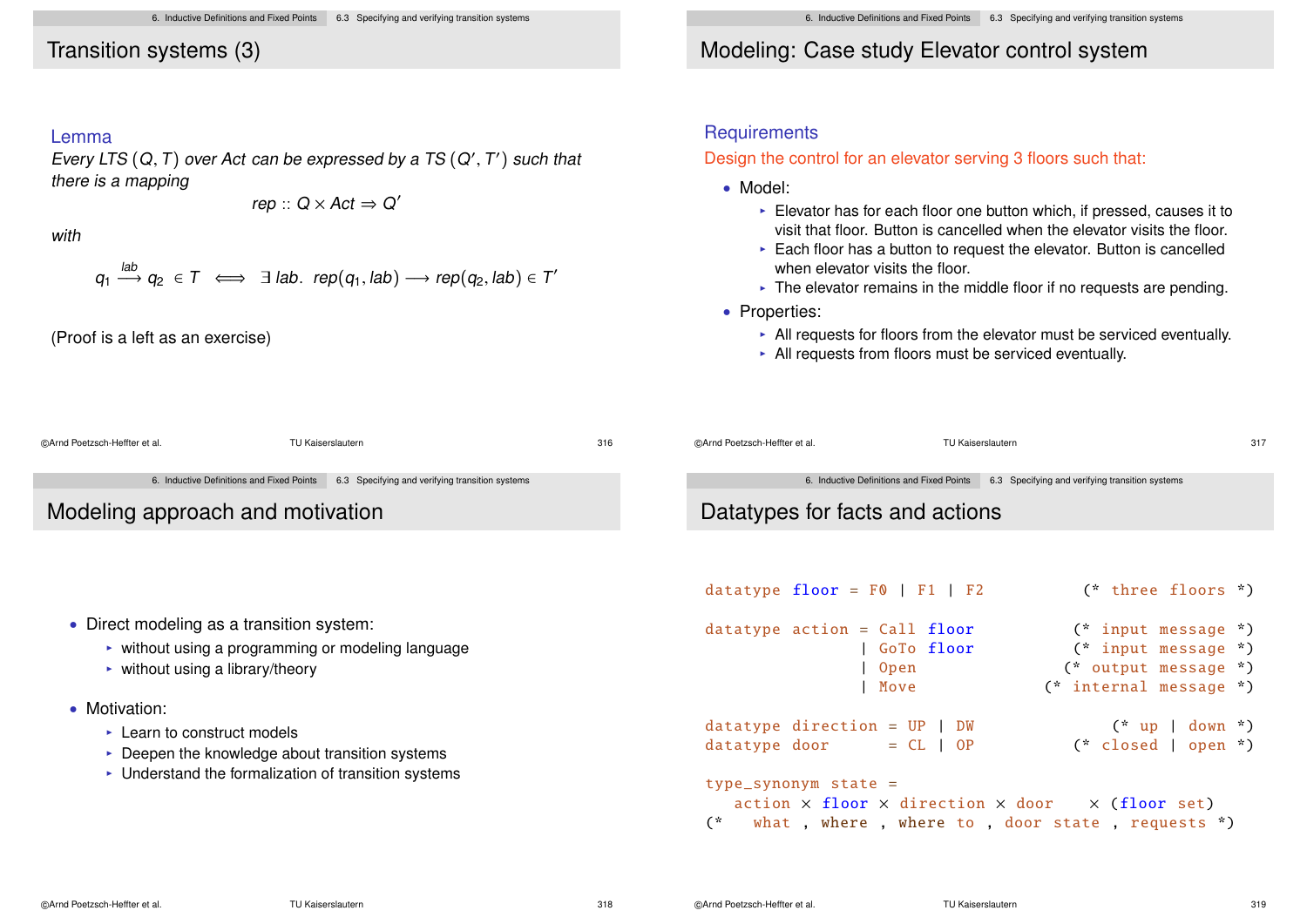## Datatypes and actions: Transition relation

inductive set tr :: (state  $\times$  state) set where  $\lbrack \mathsf{q} \notin \mathsf{T}$ ;  $\neg$  (f = q  $\wedge$  d = OP)  $\lbrack \mathsf{I} \rbrack$   $\implies$ ( (a,f,r d,T), (Call g,f,r,d,T∪{g})) ∈ tr |  $\llbracket q \notin T; \neg (f = q \land d = 0P) \rrbracket \implies$ ( (a,f,r,d,T), (GoTo g,f,r,d,T∪{g})) ∈ tr |  $f \in T \implies ((a, f, r, d, T), (Open, f, r, OP, T - \{f\})) \in tr$  $($  (a, F1, r,d,  ${F0}$ ), (Move  $F0$ , DW, CL,  ${F0}$ ))  $\in$  tr |  $($  (a,F1,r,d, ${F2}$ ), (Move,F2,UP,CL, ${F2}$ ) )  $\in$  tr  $F \cdot F \cdot F \Rightarrow ((a.F \cdot r.d.T) \cdot (Move.F1.UP CL.T)) \in tr$  $F2 \notin T \implies ((a, F2, r, d, T), (Move, F1, DW, CL, T)) \in tr$  $\mathbb{F}$  F1 $\in$ T: F2 $\in$ T $\mathbb{F}$   $\implies$  $($  (a,F1, UP, d,T), (Move F2, UP, CL,T))  $\in$  tr |  $\mathbb{F}$  F1 $\notin$ T: F0 $\in$ Tl  $\implies$  $($  (a, F1, DW, d, T), (Move F0, DW, CL, T)  $) \in \text{tr}$ 



### **Traces**

```
Defining sets of infinite traces
types trace =
"nat ⇒ state"
coinductive_set traces :: "trace set" where
"\mathbb{I} t \in traces; (s, t \mathbb{O}) \in tr \mathbb{I} \implies(\lambdan. case n of 0 \Rightarrow s | Suc x \Rightarrow t \ x) \in traces"
(* Functions on traces *)
definition head :: "trace ⇒ state" where
  "head t \equiv t \quad 0"
definition drp :: "trace \Rightarrow nat \Rightarrow trace" where
  "drp t n \equiv (\lambda m, t (n + m))"
```

```
©Arnd Poetzsch-Heffter et al. TU Kaiserslautern 321
               6. Inductive Definitions and Fixed Points 6.3 Specifying and verifying transition systems
More interesting properties
```
### Expressing temporal properties of traces

• For every floor  $f$ : If  $f$  is a requested floor, the elevator will eventually reach the floor and open the door in f:

Always ( $\ll$ To f $\gg \rightarrow$  Finally ( $\ll$ Op $\gg$  and  $\ll$ At f $\gg$ ))

Could be directly expressed over traces

- Alternative: Temporal logic, e.g., linear TL:
	- I Formulas built with Atoms,  $\neg$ ,  $\wedge$ ,  $\Box$ ,  $\diamond$
	- Interpretations: Kripke structures  $(Q, I, T, L)$
	- A transition relation  $T \subseteq Q \times Q$  such that  $\forall q \in Q \exists q' \in Q.(q, q') \in T$
	- ► A labeling (or interpretation) function  $L: Q \rightarrow 2^{Atoms}$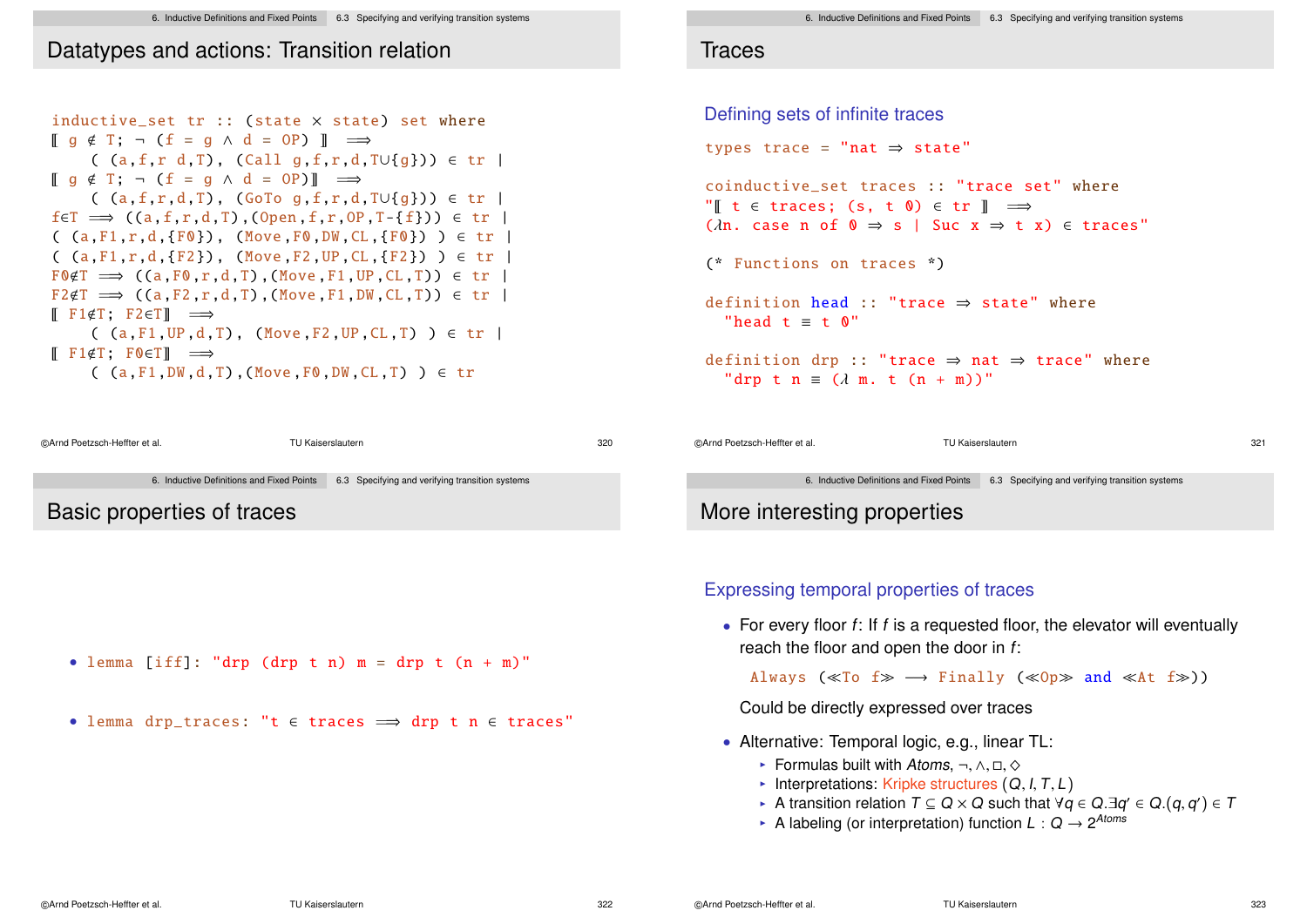## Syntax for LTL

### LTL formulas:

datatype formula = Atom atom (" \_ ") | Neg formula (".¬ ") | And formula formula (infixr ".∧" 80) | Always formula ("") | Finally formula ("")

As abbreviation:

$$
\text{definition Imp} :: \text{"formula} \Rightarrow \text{formula} \Rightarrow \text{formula"}
$$
\n
$$
\text{(infixr "...)} \quad 80)
$$

#### where

```
"a \rightarrow b = \rightarrow (a \land \rightarrow \rightarrow b)"
```
### Semantics for LTL

#### Definition (Kripke structure)

Let AP be a set of atomic propositions. A Kripke structure is a 4-tuple  $M = (Q, I, T, L)$  consisting of

- a finite set of states Q
- a set of initial states  $I \subseteq Q$
- a relation  $T \subseteq Q \times Q$  such that  $\forall q \in Q \exists q' \in Q$  with  $(q, q') \in T$
- a labeling (or interpretation) function  $L :: Q \Rightarrow 2^{AP}$

```
©Arnd Poetzsch-Heffter et al. TU Kaiserslautern 324
                                                                               ©Arnd Poetzsch-Heffter et al. TU Kaiserslautern 325
             6. Inductive Definitions and Fixed Points 6.3 Specifying and verifying transition systems
Kripke structure of elevator example
```
- Q as defined by type synonym "state" (UNIV state)
- I: some suitable set of initial states
- T as defined by tr (why is there always a successor state?), and
- define  $AP \equiv atom$  and L as follows:

```
datatype atom = Up | Op | At floor | To floor
```

```
fun I \cdot \cdot "state \Rightarrow atom \Rightarrow bool" where
  "L (\_, \_, r, \_, \_) Up = (r = UP)"
  "L (\_, \_, \_, \_, \, d, \_) Op = (d = 0P)"
  "L (\_, f, \_, \_, \_) (\land t, g) = (f = g)"
  "L (_, _, _, _, fs) (To f) = (f \in fs)"
```
6. Inductive Definitions and Fixed Points 6.3 Specifying and verifying transition systems

## Remarks and example

#### Remarks:

- Since  $T$  is left-total, it is always possible to construct an infinite path through the Kripke structure. A deadlock state qd can be expressed by a single outgoing edge back to qd itself.
- The labeling function L defines for each state  $q$  in  $Q$  the set  $L(s)$  of all atomic propositions that are valid in s.
- Kripke structures are used to define the semantics of LTL (see next slide)

### Example of formalized property:

```
definition liveness :: "floor \Rightarrow formula" where
   "liveness f = \Box (\ll T_0 f \gg . \rightarrow \diamond (\ll 0 p \gg . \land \ll At f \gg))"
```